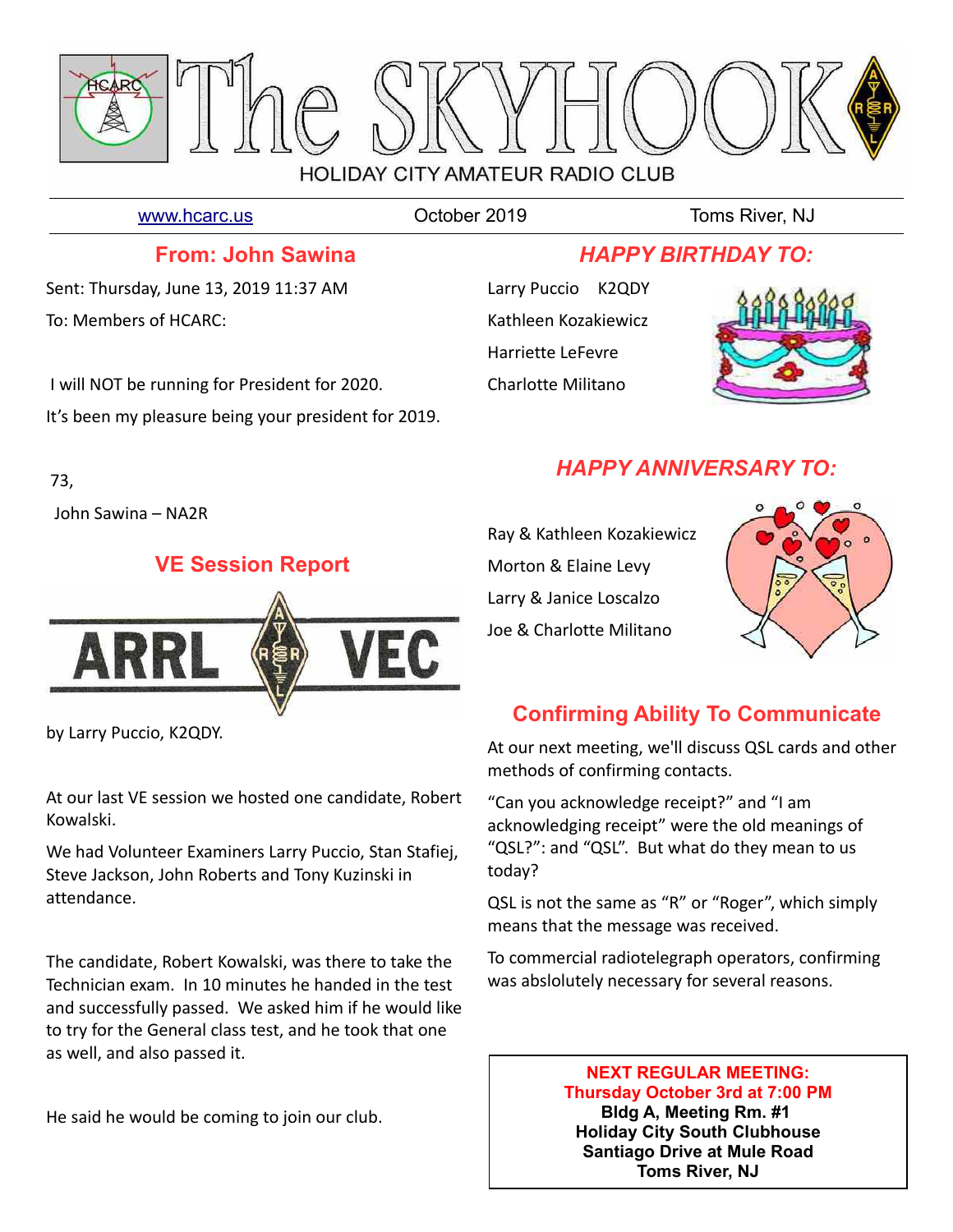## **Ocean County ARES® News**

### – October, 2019

On September 15, 2019, Ocean County ARES was represented at the Gloucester County Hamfest and ARRL SNJ Section Convention by having an NBEMS/NVIS demonstration exhibit. The fest was held at the Gloucester County 4-H Fairgrounds in Mullica Hill, NJ. Two mobiles were displayed with NVIS long wire antennas, including the OCARES ANA-1 Chalk line antenna. Under a display tent, two portable NBEMS stations were setup running FLDIGI and FLMSG software. Two large screen TV's were used to display the laptop PC's to make it easier for guests to see. The two stations sent digital messages and images back and forth using VHF transceivers tuned to 146.550 MHz simplex, each connected to a dummy load so we would not disturb any local communications. Thanks to the following operators who provided support of the exhibit:

WX2NJ, N2XW, WB2ALJ, NJ2N, K2MDW, KD2FFR, N2QXB, N2RPQ and K2EDS.

The 2019 Simulated Emergency Test (SET) will take place on October  $5<sup>th</sup>$ . No defined time or duration has been announced. This year's SET will include all SNJ counties and their served agencies. So far, only a handful of Ocean County operators have signed up. If you are interested in participating, please contact WX2NJ.

The next meeting of Ocean County ARES will be Wednesday, October 16<sup>th</sup> at 7:00 PM, Ocean County EOC, Robert J. Miller Airpark, Berkeley Township. We will be de-briefing the SET exercise and continue to discuss topics in the Task Book. Refreshments will be provided. There will be no training net the evening of the meeting.

On October 19<sup>th</sup> Ocean County ARES will be participating in a road clean-up activity in Berkeley Township. We will meet at 9:00 AM at Veeder Lane in Bayville near the empty lot next to the Shop Rite. Veeder Lane is our assigned road to clean and



*NBEMS/NVIS Exhibit Photo by WX2NJ*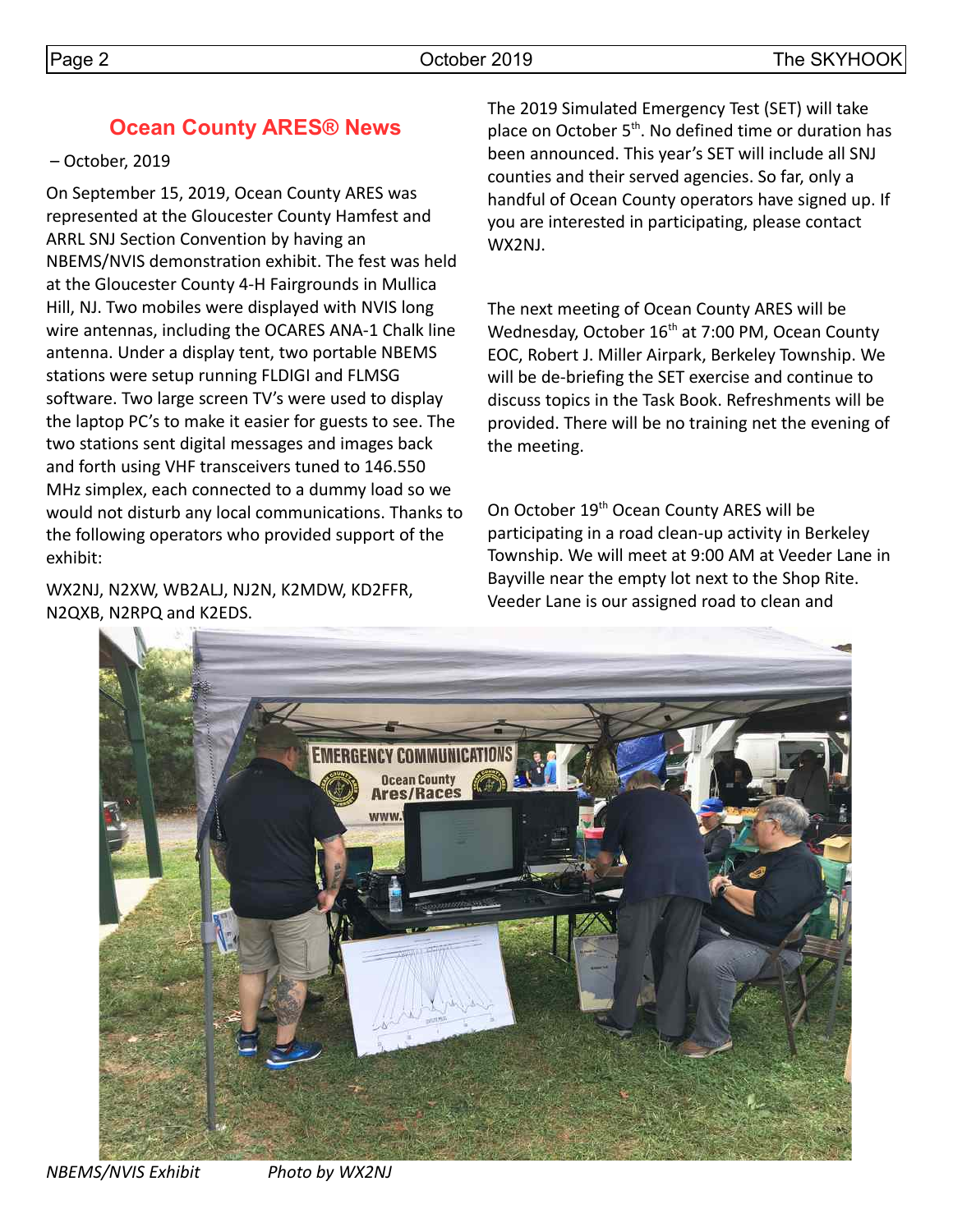### The SKYHOOK Corober 2019

Berkeley Township will donate \$500 to us for the effort. We need these funds to procure our annual liability insurance and this is an easy way to get the funds and help the community at the same time.



*2019 Habitat Walk, Lavallette WX2NJ-KC2SBR-N2XW Photo by N. Murdock*

On September 7<sup>th</sup> Ocean County ARES provided communications for the Habitat for Humanity Walk in Lavallette. The route was a three-mile loop around the Lavallette boardwalk and Route 35 sidewalk. ARES provided safety check points to ensure all were on track and no one was in distress. Thanks to the following operators who participated:

WX2NJ, N2XW, N2LD, WB2ALJ and KC2SBR.

The weather was absolutely perfect and most of us stayed after the event to walk a second loop.

73 de WX2NJ

Bob Murdock

Ocean County Amateur Radio Emergency Service®EC

## **Get-Togethers**

(Some of our friends, who invite you to join in)

Oct. 7 Breakfast at HC Diner

Oct. 14 Lunch at Lisa's

Oct. 21 Breakfast at HC Diner

Oct. 28 Lunch at HC Diner

### **[Our VE Crew](mailto:lpuccio1@comcast.net?subject=VE)**

Larry [K2QDY](mailto:lpuccio071@gmail.com) (Liaison) 732-349-2950, Urb [W1UL,](mailto:urb@W1UL.com) John [KQ4WR,](mailto:kq4wr@arrl.net) Stan [KB2PD,](mailto:kb2pd@hotmail.com) Steve [N2WLH,](mailto:n2wlh@yahoo.com) Larry [WA2VLR,](mailto:lloscalz@optonline.net) Tony [KD2GSO.](mailto:tonyk613@comcast.net)

*License exams are given by appointment at 6:30pm on the second Wednesday of each month at Holiday City South Clubhouse, Bldg A, which is at the corner of Mule Rd. and Santiago Dr. Call Larry Puccio, K2QDY, at 732-349-2950 for an appointment.* 

*Directions: From either Route 37 W or Davenport Road, take Mule Road to Santiago Drive. Clubhouse A is the building nearest the street corner.*

#### **CLUB COMMITTEES**

| Refreshments:       |                    | Marge KD2LNT pearl1122@comcast.net |
|---------------------|--------------------|------------------------------------|
| Webmaster:          | Steve N2WLH        | N2WLH@yahoo.com                    |
| Programs:           | Carl W2PTZ         | W2PTZ@arrl.net                     |
| Sunshine:           | Dave WA2DJN        | WA2DJN3@verizon.net                |
| Field Day:          | Larry <b>K2QDY</b> | 732-349-2950                       |
| <b>VE Sessions:</b> | Larry <b>K2QDY</b> | 732-349-2950                       |
| Membership:         | Doug <b>KC2TZC</b> | 732-928-2316                       |

#### **Holiday City Amateur Radio Club Toms River, New Jersey**

| Web Site www.hcarc.us               |                     |                    |                     |  |  |  |  |
|-------------------------------------|---------------------|--------------------|---------------------|--|--|--|--|
| President                           | <b>John Sawina</b>  | NA <sub>2</sub> R  | 908-625-5622        |  |  |  |  |
| <b>Vice President</b>               | <b>Billy Locke</b>  |                    | KD2MHA 732 281-0151 |  |  |  |  |
| <b>Secretary</b>                    | <b>John Perry</b>   | <b>KD2NDY</b>      | 732-349-2705        |  |  |  |  |
| <b>Treasurer</b>                    | <b>Larry Puccio</b> | K <sub>2</sub> ODY | 732-349-2950        |  |  |  |  |
| <b>Executive Board Doug Poray</b>   |                     | <b>KC2TZC</b>      | 732-928-2316        |  |  |  |  |
| <b>Executive Board John Roberts</b> |                     | KQ4WR              | 732-966 4665        |  |  |  |  |
| <b>W2HC Trustee</b>                 | <b>Larry Puccio</b> | <b>K2QDY</b>       | 732-349-2950        |  |  |  |  |

Membership is open to all interested persons. Ham license is not required. Dues are \$25.00 per year, payable Jan  $1<sup>st</sup>$ . Members joining during the year will have the dues prorated. Family membership \$30.00 per family. ----------------------------------------------------------

Meetings are held on the first Thursday of every month, at 7:00 pm, except December.

Location: Meeting Room #1 in the Holiday City South Clubhouse A. Directions: From either Route 37 W or Davenport Road, take Mule Road to Santiago Drive. Turn into the parking lot from Santiago Drive and park near the pool. Enter the building nearest the street corner.-

The SKYHOOK is published monthly as the HCARC's official newsletter. Editor and Publisher:

John Roberts [KQ4WR](mailto:kq4wr@arrl.net) 7 Lincoln Ct. Whiting, NJ 08759-1505 e-mail [KQ4WR@arrl.net](mailto:KQ4WR@arrl.net) 732 966 4665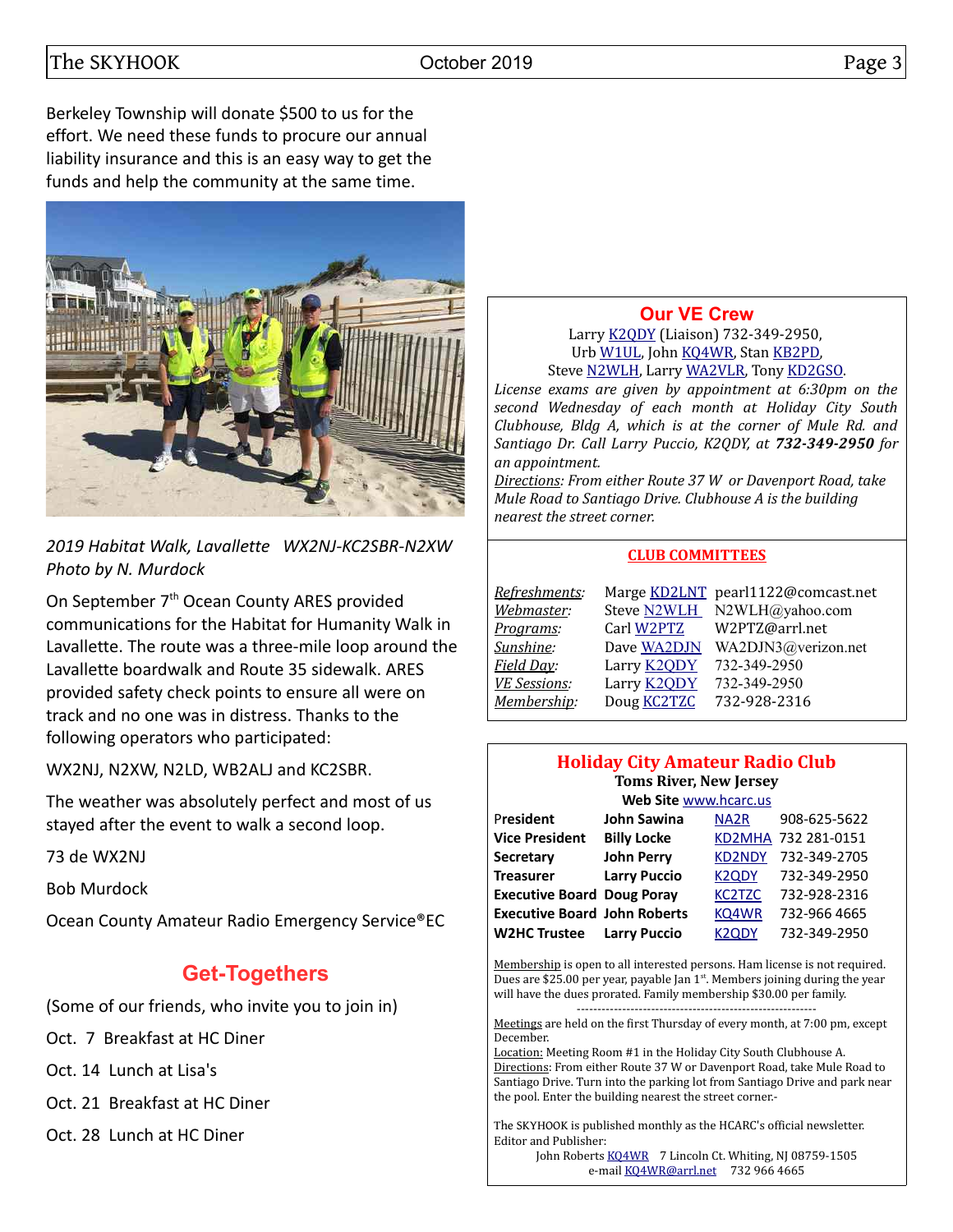#### **Ham Radio Something for Everyone** By Urb LeJeune W1UL

#### Prologue

During a recent training session, my friend John Zaruba, K2ZA, started his presentation with the statement: "Ham Radio is a thousand hobbies within a hobby." Despite the hyperbole all the attendees got the point.

#### **Background**

When I received my class B license (W2DEC) in 1949 my operating options were limited to CW, and Phone starting at 10 meters through the microwave bands. When I received my class A license a year later, I could operate AM phone on 75, 40 and 20 meters. It didn't make a lot of difference because my rig didn't have a modulator. There was also Civil Defense. Does anyone remember the little Gonset with the green eye? If you promised to participate in weekly drills your municipality would lend you a Gonset.

#### The Times are Changing

How times have changed. The operational options may not be a thousand but they are a lot closer now than back when I was first licensed. Two of my bucket-list options are moon bounce (EME) and satellite. Both require a large investment.

However, there are options available, that require only a General License and a rig capable of operating on the HF Bands, which you probably have. Let me suggest one.

I tend to accomplish a task more quickly when I have a goal. My suggestion: pursuing a Worked All States (WAS) certificate. If you are relatively new to HF you will learn much about propagation while pursuing your WAS.

Excellent tools when pursuing WAS and an introduction to contesting is the North America QSO Party. It's a low pressure contest. You can only run 100 watts. Check it out at<https://ncjweb.com/naqp/> There are two events per year for CW, SSB and Digital. The exchange is your name and state. My first name is Urb. During my first NAQP SSB version, more than half of my contacts requested a repeat on my name. During my second SSB event, I became Bill and there were no requests for repeats of my name.

#### Emergency Communications

Have you ever wondered why ham radio exists? We certainly have choice bands that many commercial enterprises would pay large amounts of money to acquire. The answer is quite simple; during times of emergencies when commercial communications are not available, ham radio fills the gaps. Make Emergency Communications preparedness part of your station activities. Look into ARES (Amateur Radio Emergency System) or RACES (Radio Amateur Civil Emergency Service.)

*73*, Urb, W1UL, urb@ham-cram.com

## **FCC Amateur Radio License Exams**

The Holiday City ARC holds VE testing (FCC license exams) at the Holiday City South club house located at 139 Santiago Drive (at Mule Rd), Toms River, NJ on the second Wednesday of each month at 7:00 PM in room 1 of building A, except when there are no applicants. The testing is done on a scheduled basis only (no walkins).

Two items of identification are required, and at least one must be a photo ID such as a driver's license. The fee is \$15.00 by check, payable to the American Radio League. Cash will also be accepted.

The fee is for the exam session and the paperwork, not the license, which is free. If you are successful in passing a test you are eligible to take the next grade higher. So a person could advance from unlicensed to Extra for only \$15 by passing the exams for all three grades at the same session.

If you currently have an amateur radio license, bring the original and a copy. If you have a CSCE from a previous testing session please bring that also.

For registration and to confirm a seat please contact Larry Puccio, K2QDY, at 732 349-2950.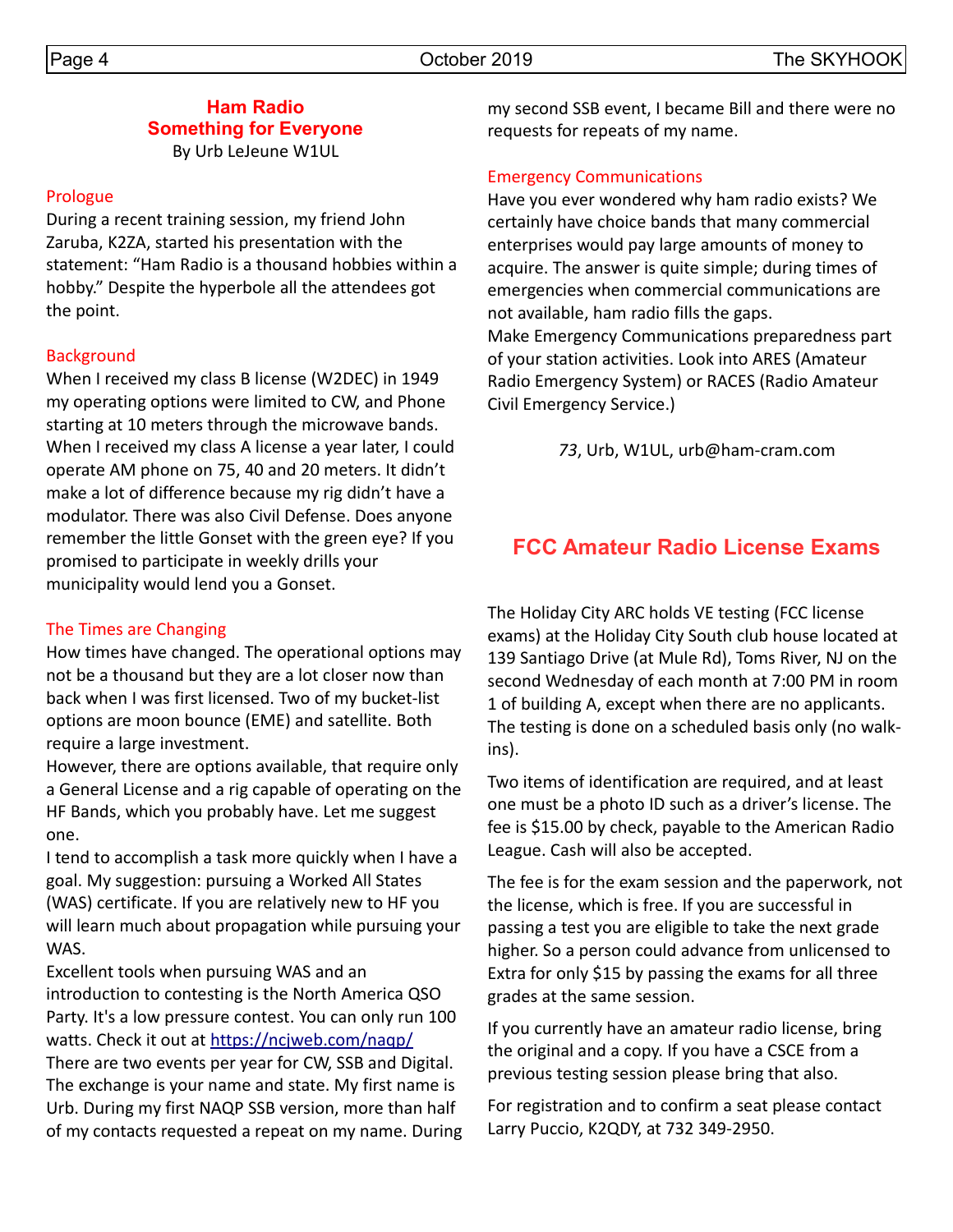# **Larry Puccio K2QDY Worked:**

| <b>DATE</b> | TIME  | <b>FREQ</b> | MODE CALLSIGN | <b>ENTITY</b>  | MILES   |            |
|-------------|-------|-------------|---------------|----------------|---------|------------|
| 9/12/2019   | 21:39 | 14.014 CW   | YU7KM         | Serbia         | 4600 NE |            |
| 9/12/2019   | 21:24 | 14.035 CW   | DL5UZ         |                | 3800    | <b>NE</b>  |
|             |       |             |               | Germany        |         |            |
| 9/12/2019   | 21:20 | 14.011 CW   | EW1I          | <b>Belarus</b> | 4500    | <b>NE</b>  |
| 9/12/2019   | 18:17 | 14.013 CW   | 5A8KVK        | Libya          | 4700    | <b>ENE</b> |
| 9/11/2019   | 21:53 | 14.005 CW   | DK6FX         | Germany        | 3800    | <b>NE</b>  |
| 9/10/2019   | 21:38 | 14.022 CW   | DK4KK         | Germany        | 3800    | <b>NE</b>  |
| 9/10/2019   | 21:26 | 14.015 CW   | II4GRM        | Italy          | 4300    | <b>ENE</b> |
| 9/03/2019   | 21:07 | 14.018 CW   | IS0ZOD        | Sardinia       | 4200    | <b>ENE</b> |
| 9/03/2019   | 00:02 | 7.013 CW    | <b>9A6M</b>   | Croatia        | 4300    | <b>NE</b>  |
| 9/02/2019   | 20:45 | 14.028 CW   | I1ULJ/8       | Italy          | 4300    | <b>ENE</b> |
| 9/02/2019   | 20:26 | 14.252 SSB  | IZ8FFZ        | Italy          | 4300    | <b>ENE</b> |
| 9/02/2019   | 20:00 | 14.205 SSB  | 5B4AMX        | Cyprus         | 5500    | <b>NE</b>  |
| 8/29/2019   | 22:45 | 14,008 CW   | IK1QHB        | Italy          | 4300    | <b>ENE</b> |
| 8/29/2019   | 22:41 | 14.006 CW   | EG5UCE        | Spain          | 3600    | <b>ENE</b> |
| 8/29/2019   | 21:26 | 14.245 SSB  | IK4GRO        | Italy          | 4300    | <b>ENE</b> |
| 8/29/2019   | 21:22 | 14.248 SSB  | CT1ASM        | Portugal       | 3400    | <b>ENE</b> |
| 8/29/2019   | 21:14 | 14.012 CW   | LZ1WR         | Bulgaria       | 4800    | <b>NE</b>  |
| 8/28/2019   | 23:15 | 14.010 CW   | OK2AN         | Czech_Repub    | 4100    | <b>NE</b>  |
| 8/27/2019   | 21:24 | 14.013 CW   | HB9DTA        | Switzerland    | 3900    | <b>NE</b>  |
| 8/27/2019   | 21:15 | 14.011 CW   | 7X4AN         | Algeria        | 4100    | <b>ENE</b> |
| 8/27/2019   | 21:06 | 14.008 CW   | SQ8GHY        | Poland         | 4300    | <b>NE</b>  |
| 8/27/2019   | 20:57 | 14.010 CW   | IK1QHB        | Italy          | 4300    | <b>ENE</b> |
| 8/27/2019   | 20:40 | 14.037 CW   | EW1I          | <b>Belarus</b> | 4500    | <b>NE</b>  |
|             |       |             |               |                |         |            |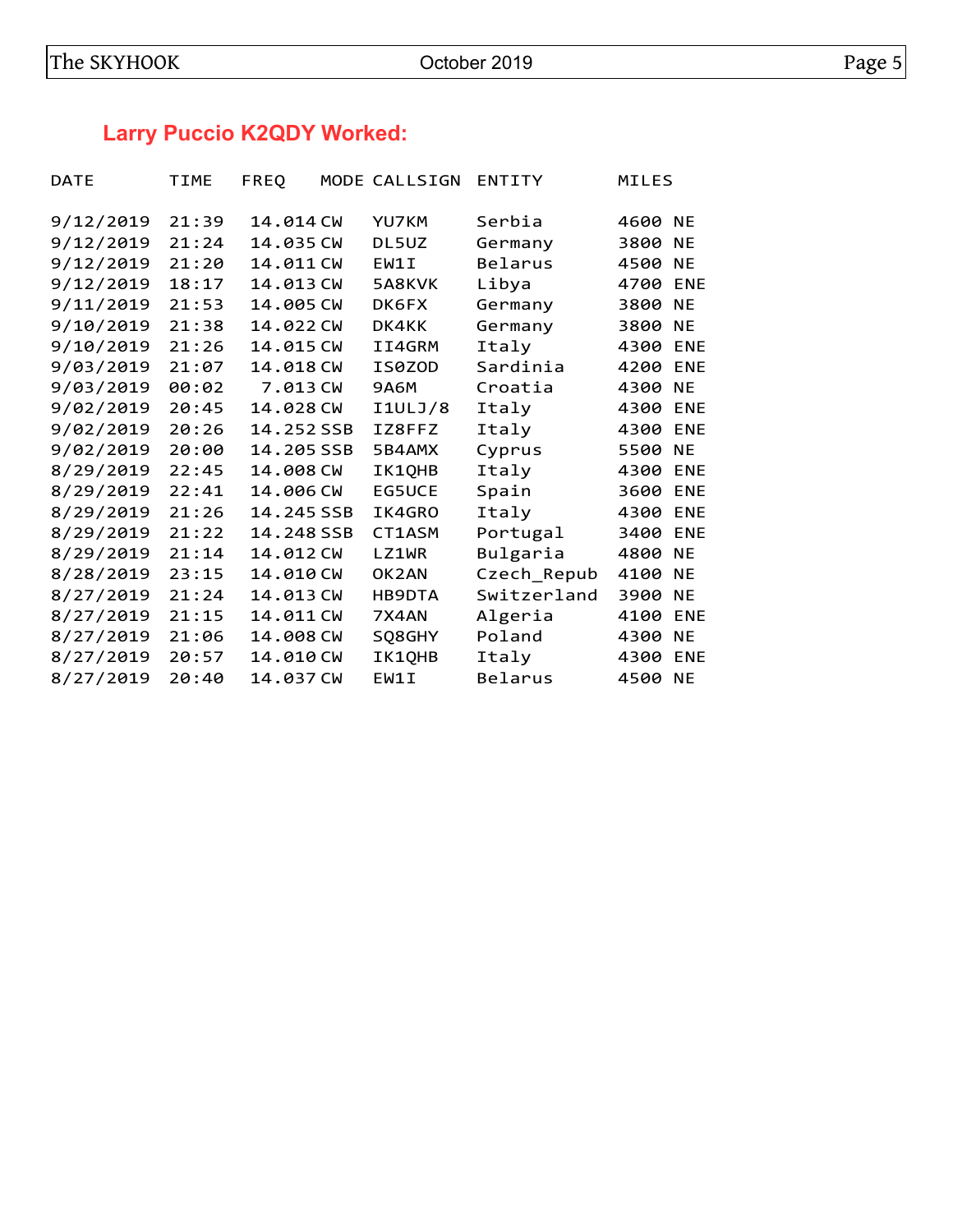## **Miniature Antennas**

by John Roberts, KQ4WR

First, consider the "full size" antenna:

The antenna length is usually a half wavelength if it's center-fed; or a quarter wavelength if it's a vertical, fed at the bottom, with a ground plane to complete the circuit.

#### **The Basics:**

It's important to understand that at any instant of time, power is the voltage at that instant times current at that instant. Because the current and voltage may be out-of-sync, the average power of a full cycle may be much less than the ac voltage times the ac current.

Transmitted power equals the ac Current, squared, times the Radiation Resistance.

You'd expect the voltage to be the radiation resistance times the current, but there's also voltage lost to wire resistance, especially if off-resonance.

There's also loss of power in damp insulation.

At its primary resonant frequency, the half-wave dipole presents a 74 ohm resistive load to the transmission line. In other words, at 74 volts, it draws one amp of current, and the current is in sync with the voltage because that's the Radiation Resistance.

Just for example, 74 volts, times one in-phase ampere, equals 74 watts.

The radiation resistance depends roughly on the antenna length squared, so running an antenna at half the frequency it's made for will present a radiation resistance of only 18.5 ohms.

Quadrupling the current to get back to 74 watts solves that problem, but it also means a lot of volts that are uselessly 90 degrees out of phase.

When a man I knew tried 75 meters mobile, there was corona at the top of his antenna. I figure the radiation resistance was under an ohm, so the current at 100 watts was over 10 amps, and the voltage at the top must have been well over 100,000 volts.

There are two fixes, popular on mobile "whip" antennas. One is a loading coil in series with the feed or half-way up the antenna. The other is a metal structure, called a "hat", at the top of the antenna. The object is to tune the antenna to resonance. (The fellow on 75 meters added a cage-like hat, which helped a lot.)

Remember that the shorter the antenna is, the more important it is to tune it, and the higher the RF voltage is on its elements. And, of course, the RF current is then also more concentrated. Remotely controlled tuning should be used, because the RF field near the antenna can be dangerous. Household wiring and appliances will affect and be affected by the antenna, so be sure to place it where it's least likely to be a problem. The space high above the garage is usually suggested the if antenna must be "indoors".

An extreme example of a short antenna is the 3-foot diameter MFJ loop antenna used by Russ, WA2VQV for DX contacts on bands as low as 7 MHz. Russ tunes it remotely from the shack. Tuning is very sharp and critical. The RF current in the loop is a lot of amps, which is why the loop is made of metal tubing and the tuning capacitor is robust. The RF voltage is also very high.

Check with our "experts" before attempting to select or install any antenna. It's not something you should do safely by yourself, even if you're an "expert".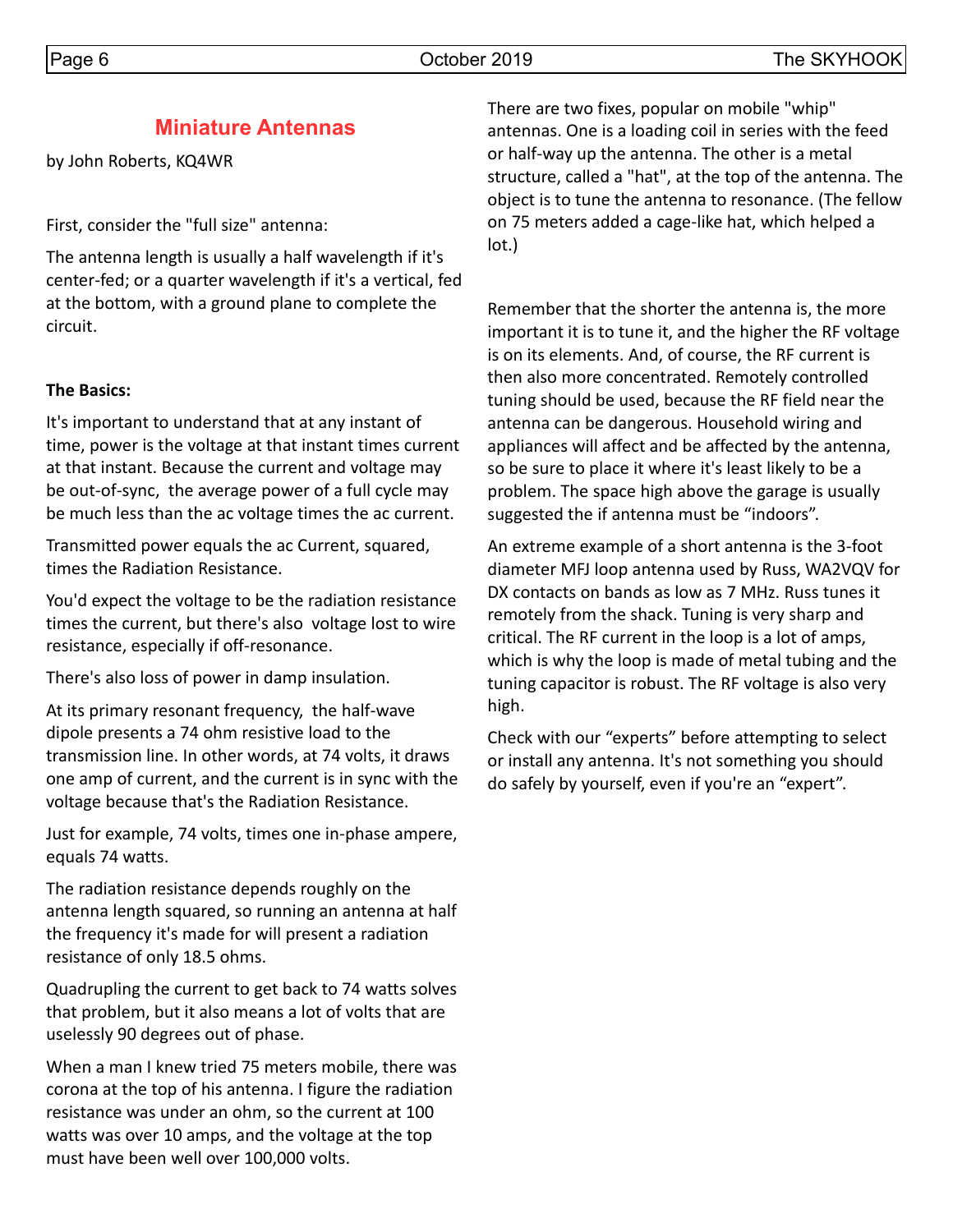## **Some DX Opportunities**

Callsigns shown in alphanumeric order **Italics** if DX > 6000m<mark>i</mark> Mode codes:  $8 = JTS$ ,  $C = CW$ ,  $D = Digital$ ,  $J = JP4$ ,  $P = PSK31$ ,  $R = RTTY$ ,  $S = SSB$ ,  $T = SSTV$ . Bands: "Low" usually means 160, 80 & 40m. Many thanks to NG3K and to the RSGB, ARRL, DXW, TDDX & QRZ for the data.

| Start            | Finish           | <b>Call</b>           | Entity                              | <b>IOTA</b> | Bands       | Modes             | QSL Via              | Grid               | Miles        | Dir        |
|------------------|------------------|-----------------------|-------------------------------------|-------------|-------------|-------------------|----------------------|--------------------|--------------|------------|
|                  |                  |                       |                                     |             |             |                   |                      |                    |              |            |
| Oct 26           | Oct 27           | (CQ 'test)            | CQWWSSB Contest                     |             |             |                   |                      |                    |              |            |
| Sep 27           | Oct 03           | 3W9KJ                 | Vietnam                             | $AS - 132$  | 80-10m      | 8,4               | LoTW                 | OL30Lt             | 8242         | Ν          |
| Oct 18           | Oct 26           | 3W9KW                 | Vietnam: Hanoi                      |             |             |                   | DK8KW                | OL21wa             | 8228         | Ν          |
| Oct 23           | Nov 01           | 3W9QR                 | Vietnam:Da Nang                     |             | 80-10m      |                   | <i>JJ1DQR</i>        | 0K46bb             | 8568         | Ν          |
| Oct 03           | Oct 13           | 5B/DL2SBY             | Cyprus                              | AS-004      | 80-6m       | S, C, D           | LoTW                 | KM74ax             | 5538         | <b>NE</b>  |
| Sep 29           | Oct 05           | 5H3CA                 | Tanzania                            | $AF - 054$  | 160-10m     | C, S              | RC5A                 | KI93sa             | 7787         | Ε          |
| Sep 29           | Oct 05           | 5H3MB                 | Tanzania                            |             | 80-10m      | C, S, R           | <i>IK2GZU</i>        | KI71gc             | 7609         | Ε          |
| Sep 29           | Oct 05           | 5H3RRC                | Tanzania                            | $AF - 054$  | 160-10m     | C, S              | RC5A                 | KI93sa             | 7787         | E          |
| Oct 15           | Oct 30           | <b>5K0K</b>           | SanAndres&Provid. NA-033            |             |             |                   | LoTW                 | FJ35aa             | 2415         | S          |
|                  | Oct 07           | 5X8C                  | Uganda                              |             |             |                   | <b>ON6NL</b>         | KJ61ga             | 7059         | <b>ENE</b> |
| Sep 23           | Oct 08           | 60100                 | Somalia                             |             |             |                   | EP3CQ                | LJ22pa             | 7659         | <b>ENE</b> |
| Oct 01           | Oct 19           | 7P8A0                 | Lesotho                             |             |             |                   | HA5AO Dir            | KG40dj             | 8124         | ESE        |
| Sep 29           | Oct 06           | 9H3GK                 | Malta                               | $EU-023$    |             |                   | DL700 Bur            | JM75ex             | 4625         | <b>ENE</b> |
| Oct 18           | Oct 22           | 9H3YY                 | Malta                               | EU-023      |             |                   | DL2JRM               | JM75ex             | 4625         | <b>ENE</b> |
| Sep 24           | Oct 06           | A35JT                 | Tonga                               | OC-049      | $160 - 6m$  | $S, C, 8, R$ LoTW |                      | AG28hw             | 7718         | W          |
| Sep 28           | Oct 11           | A82X                  | Liberia                             |             | 160-10m     | C, S, R           | OQRS/LoTW            | IJ47ma             | 4503         | <b>ESE</b> |
| Sep 28           | Oct 11           | A82Z                  | Liberia                             |             | $160 - 10m$ | 8                 | OQRS/LoTW            | IJ47ma             | 4503         | <b>ESE</b> |
| Jul 01           | Dec 13           | <b>BVOME</b>          | Taiwan                              | AS-020      | 80-10m      | 8,5               | <b>BU2EQ</b>         | PN02ma             | 6698         | <b>NNW</b> |
| Sep 29           | Oct 13           | D44TWO                | Cape Verde Is                       | AF-005      | $160 - 10m$ | 8, D, R, c M00XO  |                      | HK86mr             | 3450         | <b>ESE</b> |
| Oct 20           | Nov 01           | D68CCC                | Comoros                             | AF-007      |             |                   | TBA                  | LH18pi             | 8190         | Ε          |
| May 02           | Oct 31           | DM460DA               | Germany                             |             | 6m          |                   | DL 9GFB              | J <sub>031aa</sub> | 3768         | <b>NE</b>  |
| Oct 01           | Oct 11           | EA8/DL4F0             | Canary Is                           | AF-004      |             |                   | DL4FO                | IL16hc             | 3373         | Е          |
| Oct 15           | $Nov$ 03         | <i>FH/DJ7RJ</i>       | Mayotte                             | AF-027      |             |                   | <b>DJ7RJ</b>         | LH27pa             | 8353         | E          |
| Sep 24           | Oct 08           | FP/KV1J               | StPierre&Miquel                     | NA-032      | 160-6m      | S, R, 8, C        | LoTW                 | GN17sb             | 1014         | NE.        |
| Sep 20           | Oct 07           | HQ9X                  | Honduras                            | NA-057      | $160 - 6m$  | $"$ All"          | KQ1F                 | EK66td             | 1786         | SSW        |
|                  | Oct 07           | HR9\W1UE *            | Honduras                            | NA-057      |             |                   | $W1UE *$             | EK66td             | 1786         | SSW        |
|                  | Oct 06           | OC19IARU              | Peru                                |             |             |                   | <b>Bureau</b>        | FH18ma             | 3595         | S          |
|                  | Oct 20           | OE190APD              | Austria                             |             |             |                   | OE3BKC               | JN88hh             | 4275         | <b>NE</b>  |
|                  | Oct 20           | OE192APD              | Austria                             |             |             |                   | OE3BKC               | JN67nw             | 4146         | <b>NE</b>  |
|                  | Oct 20           | OE196APD              | Austria                             |             |             |                   | OE3BKC               | JN77nm             | 4242         | <b>NE</b>  |
| Oct 05           | Oct 12           | <b>NOLO</b>           | Market Reef                         | EU-053      |             |                   | OH3WS                | JP90mh             | 3980         | NE         |
| Sep 30           | Oct 04           | OY/LB5GI              | Faroe Is                            | EU-018      |             |                   | LoTW                 | IP60oa             | 3133         | NE         |
|                  | Apr 01           | <b>P29ZL</b>          | Papua New Guinea                    | OC-034      | 40,30,20m   | 5,8               | W1YRC                | QI23wq             | 9041         | <b>WNW</b> |
| Oct 17           | Oct 31           | P4/PA7DA              | Aruba                               | SA-036      |             |                   | PA7DA Bur            | FK52am             | 1915         | S          |
| Oct 18           | Oct 29           | S79CI                 | Seychelles                          | AF-024      |             |                   | <b>SP6CIK</b>        | LI75ri             | 8482         | <b>ENE</b> |
| Oct 18           | Oct 29           | <b>S79W</b>           | Seychelles                          | AF-024      |             |                   | <i><b>SP9FIH</b></i> | LI75ri             | 8482         | <b>ENE</b> |
|                  | Oct 05           | <i>S79GJ</i>          | Seychelles                          | AF-024      | 20,6m       | S, 8, EME W7GJ    |                      | LI75wp             | 8487         | <b>ENE</b> |
|                  | Jun 30           | <i>S79VU</i>          | Seychelles                          | AF-024      | 80-10m      | S,D               | per opr              | LI75ri             | 8482         | <b>ENE</b> |
| Sep 20           | Oct 10           | SV5/DL3DRN            | Dodecanese                          | EU-001      | $80 - 10m$  | C, S, R           | LoTW                 | J040ic             | 3901         | NE         |
| Sep 20           | Oct 03           | SV9/PH2M              | Crete                               | EU-015      |             |                   | LoTW                 | KM25hj             | 5116         | <b>ENE</b> |
| Oct 07           | Oct 23           | <b>T30GC</b>          | West Kiribati                       | $OC - 017$  |             |                   | LoTW                 | RI88ep             | 7303         | <b>WNW</b> |
| Oct 02           | Oct 14           | <b>T080SP</b>         | StPierre&Miquelor NA-032            |             |             |                   | LoTW                 | GN16tw             | 1015         | NE         |
| Oct 01           | Dec 15           | TR8CR                 | Gabon                               |             |             |                   | F6AJA                | JJ40mm             | 5843         | Е          |
| Aug 21           | Oct 14           | TT8JLH                | Chad                                |             | 20,15m      | S                 | eQSL                 | JK72mc             | 5650         | E.         |
| Oct 05           | Oct 12           | V31CC                 | Belize                              | NA-073      |             |                   | LoTW                 | EK57um             | 1764         | <b>SSW</b> |
| Oct 05           | Oct 12           | V31JW                 | Belize                              | NA-073      |             |                   | LoTW                 | EK57um             | 1764         | <b>SSW</b> |
| Sep 21           | Oct 07           | <b>V31US</b>          | Belize: OrangeWalk NA-073 80-20,10m |             |             | S,D               | V31DX                | EK58nc             | 1745         | SW         |
| Oct 16           | Oct 22           | V47JA                 | St Kitts & Nevis NA-104             |             |             |                   | LoTW                 | FK87pf             | 1717         | <b>SSE</b> |
| Nov 18           | Nov 26           | V63AR                 | Micronesia                          | OC-010      | 160-80m     | с                 | K7AR                 | QJ96cv             | 7794         | <b>WNW</b> |
|                  | Nov 04           |                       |                                     | OC-005      |             |                   | LoTW                 |                    |              |            |
| Oct 08<br>Oct 04 | Oct 13           | VK9N (?)<br>VP2V/N5AQ | Norfolk I<br>Br Virgin Is           |             |             |                   | LoTW                 | RG30xx<br>FK78qk   | 8892<br>1597 | W<br>SSE   |
|                  |                  |                       |                                     | NA-023      |             |                   |                      |                    |              |            |
| Oct 04           | Oct 13<br>Nov 01 | VP2VEM<br>VP6R        | Br Virgin Is                        | NA-023      |             |                   | LoTW                 | FK78qk             | 1597         | <b>SSE</b> |
| Oct 18           |                  |                       | Pitcairn I                          | $OC - 044$  |             |                   | TBA                  | CG44ww             | 5756         | SW         |
| Sep 20           | Oct 05           | VP9/DL1YAF            | Bermuda                             | NA-005      |             |                   | DL1YAF               | FM72ph             | 749          | SE         |
| Oct 19           | Nov 03           | <b>VU7RI</b>          | Lakshadweep Is                      | AS-011      |             |                   | LoTW                 | MK60dw             | 8323         | ΝE         |
| Oct 12           | Oct 15           | W9HT/VP9              | Bermuda                             | NA-005      |             |                   | W9HT Dir             | FM72ph             | 749          | SE         |
| Oct 02           | Oct 09           | XV9DXB                | Vietnam                             |             |             |                   | EB7DX                | OK30it             | 8933         | N          |
| Oct 03           | Oct 10           | ҮЈӨВСР                | Vanuatu                             | OC-035      |             |                   | <b>KD7WPJ</b>        | RH43am             | 8407         | W          |
| Oct 02           | Oct 11           | ZK3A                  | Tokelau                             | OC-048      |             |                   | LoTW                 | AI40bt             | 7032         | W          |